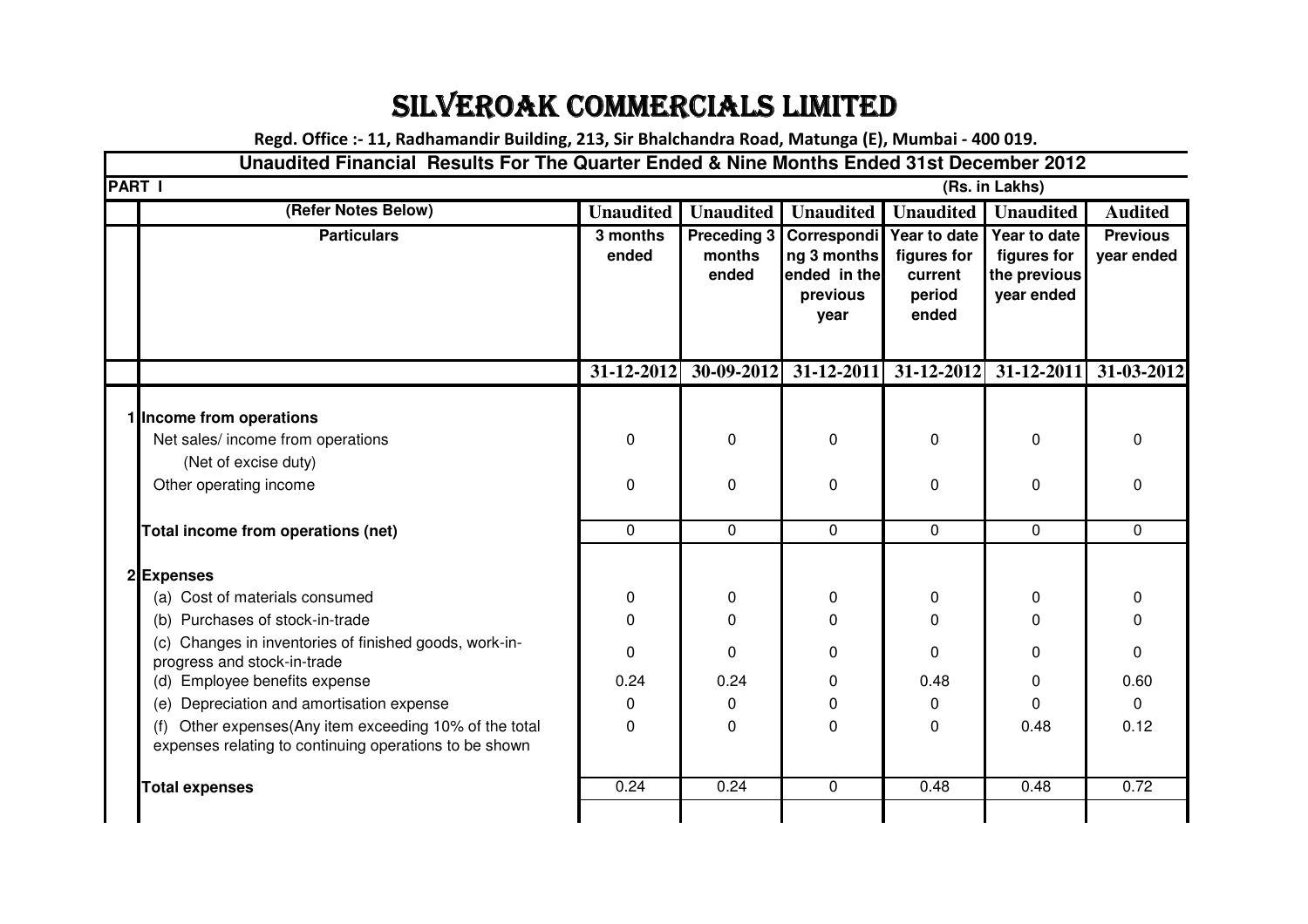| 3 Profit / (Loss) from operations before other income,<br>finance costs and exceptional items (1-2)                    | $-0.24$ | $-0.24$     | $\mathbf 0$ | $-0.48$     | $-0.48$ | $-0.72$     |
|------------------------------------------------------------------------------------------------------------------------|---------|-------------|-------------|-------------|---------|-------------|
| 4 Other income                                                                                                         | 0       | $\mathbf 0$ | 0           | 0           | 0       | 0           |
| 5 Profit / (Loss) from ordinary activities before finance costs<br>and exceptional items $(3 + 4)$                     | $-0.24$ | $-0.24$     | 0           | $-0.48$     | $-0.48$ | $-0.72$     |
| 6 Finance costs                                                                                                        | 0       | $\mathbf 0$ | $\mathbf 0$ | $\mathbf 0$ | 0       | 0           |
| 7 Profit / (Loss) from ordinary activities after finance costs<br>but before exceptional items $(5 + 6)$               | $-0.24$ | $-0.24$     | $\mathbf 0$ | $-0.48$     | $-0.48$ | $-0.72$     |
| 8 Exceptional items                                                                                                    | 0       | $\mathbf 0$ | 0           | $\mathbf 0$ | 0       | $\mathbf 0$ |
| 9 Profit / (Loss) from ordinary activities before tax $(7 + 8)$                                                        | $-0.24$ | $-0.24$     | 0           | $-0.48$     | $-0.48$ | $-0.72$     |
| 10 Tax expense                                                                                                         | 0       | 0           | 0           | 0           | 0       | 0           |
| <sup>11</sup> Net Profit / (Loss) from ordinary activities after tax (9 $\pm$ 10)                                      | $-0.24$ | $-0.24$     | $\mathbf 0$ | $-0.48$     | $-0.48$ | $-0.72$     |
| 12 Extraordinary items (net of tax expense Rs. _____ Lakhs)                                                            | 0       | $\mathbf 0$ | 0           | $\mathbf 0$ | 0       | $\mathbf 0$ |
| 13 Net Profit / (Loss) for the period $(11 + 12)$                                                                      | $-0.24$ | $-0.24$     | $\mathbf 0$ | $-0.48$     | $-0.48$ | $-0.72$     |
| 14 Share of profit / (loss) of associates*                                                                             | 0       | 0           | 0           | 0           | 0       | 0           |
| 15 Minority interest *                                                                                                 | 0       | $\mathbf 0$ | 0           | 0           | 0       | 0           |
| 16 Net Profit / (Loss) after taxes, minority interest and share<br>of profit / (loss) of associates $(13 + 14 + 15)^*$ | $-0.24$ | $-0.24$     | $\pmb{0}$   | $-0.48$     | $-0.48$ | $-0.72$     |
| 17 Paid-up equity share capital<br>(Face Value of the Share shall be indicated)                                        | 275     | 275         | 275         | 275         | 275     | 275         |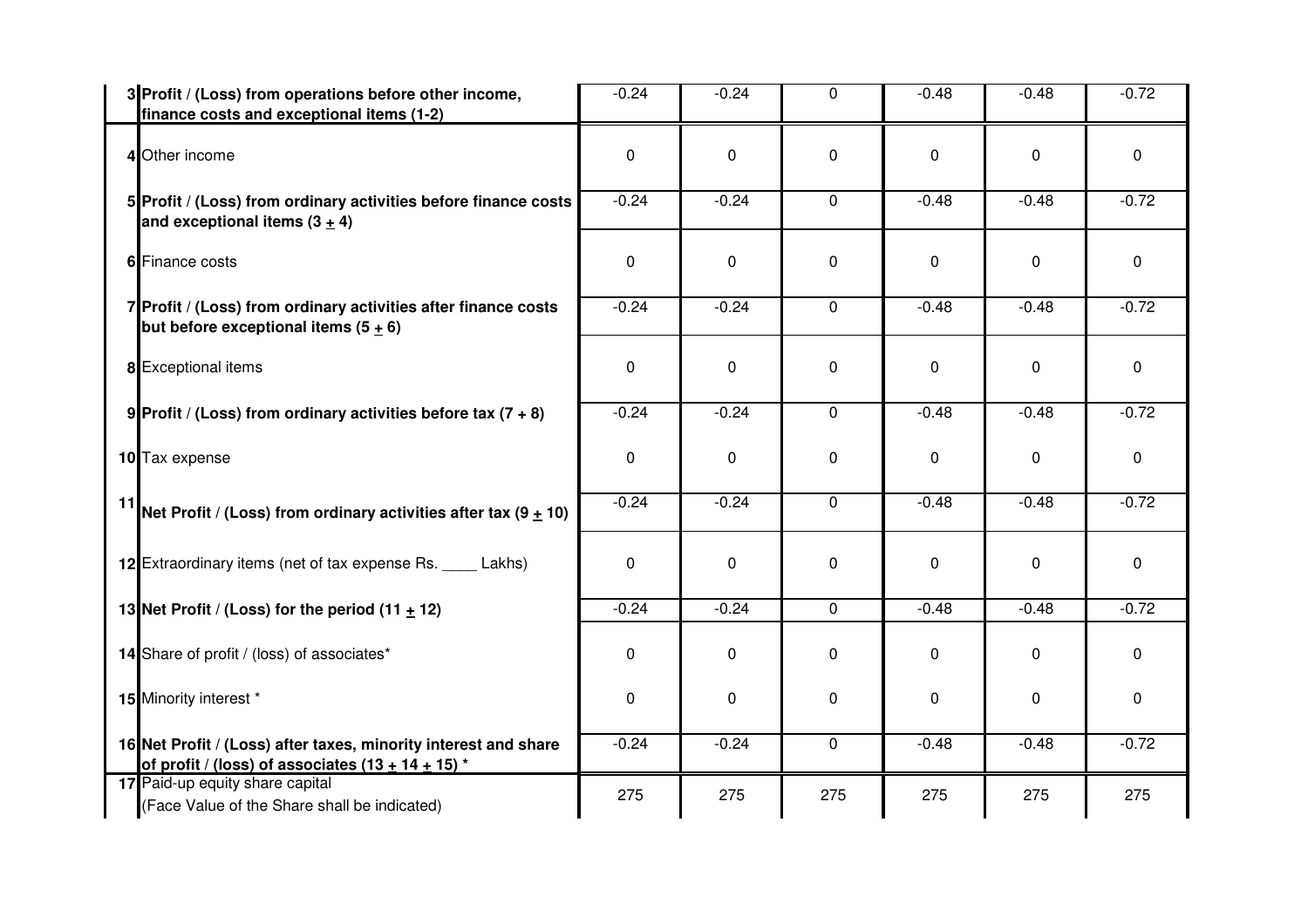| 18 Reserve excluding Revaluation Reserves as per balance sheet<br>of previous accounting year | 52.33   | 52.33   | 52.57 | 52.09   | $\Omega$ | 52.09   |  |
|-----------------------------------------------------------------------------------------------|---------|---------|-------|---------|----------|---------|--|
| 19.i Earnings per share (before extraordinary items)                                          |         |         |       |         |          |         |  |
| (of Rs. /- each) (not annualised):                                                            |         |         |       |         |          |         |  |
| (a) Basic                                                                                     | $-0.01$ | $-0.01$ | 0.00  | $-0.02$ | $-0.02$  | $-0.03$ |  |
| (b) Diluted                                                                                   | $-0.01$ | $-0.01$ | 0.00  | $-0.02$ | $-0.02$  | $-0.03$ |  |
| 19.ii Earnings per share (after extraordinary items)                                          |         |         |       |         |          |         |  |
| (of Rs. /- each) (not annualised):                                                            |         |         |       |         |          |         |  |
| (a) Basic                                                                                     | $-0.01$ | $-0.01$ | 0.00  | $-0.02$ | $-0.02$  | $-0.03$ |  |
| (b) Diluted                                                                                   | $-0.01$ | $-0.01$ | 0.00  | $-0.02$ | $-0.02$  | $-0.03$ |  |

|   | <b>PART II</b>                                                                              |                   |                 |                                                                              |                                                           |                                                           |                               |  |
|---|---------------------------------------------------------------------------------------------|-------------------|-----------------|------------------------------------------------------------------------------|-----------------------------------------------------------|-----------------------------------------------------------|-------------------------------|--|
|   | Information for the Quarter ended 31st December, 2012                                       |                   |                 |                                                                              |                                                           |                                                           |                               |  |
|   | <b>Particulars</b>                                                                          | 3 months<br>ended | months<br>ended | Preceding 3   Correspondi<br>ng 3 months<br>ended in the<br>previous<br>year | Year to date<br>figures for<br>current<br>period<br>ended | Year to date<br>figures for<br>the previous<br>year ended | <b>Previous</b><br>year ended |  |
|   |                                                                                             | $31 - 12 - 2012$  | $30-09-2012$    |                                                                              | $31-12-2011$ $31-12-2012$                                 | 31-12-2011                                                | 31-03-2012                    |  |
| Α | <b>PARTICULARS OF SHAREHOLDING</b>                                                          |                   |                 |                                                                              |                                                           |                                                           |                               |  |
|   | Public shareholding                                                                         |                   |                 |                                                                              |                                                           |                                                           |                               |  |
|   | - Number of shares                                                                          | 2329325           | 1363626         | 1363626                                                                      | 2329325                                                   | 1363626                                                   | 1363626                       |  |
|   | - Percentage of shareholding                                                                | 84.70             | 49.59           | 49.59                                                                        | 84.70                                                     | 49.59                                                     | 49.59                         |  |
|   | Promoters and Promoter Group Shareholding **                                                |                   |                 |                                                                              |                                                           |                                                           |                               |  |
|   | a) Pledged / Encumbered                                                                     |                   |                 |                                                                              |                                                           |                                                           |                               |  |
|   | - Number of shares                                                                          | 0                 | 0               | 0                                                                            | 0                                                         | 0                                                         | 0                             |  |
|   | - Percentage of shares (as a % of the total shareholding<br>of promoter and promoter group) | 0                 | $\Omega$        | 0                                                                            | 0                                                         | 0                                                         |                               |  |